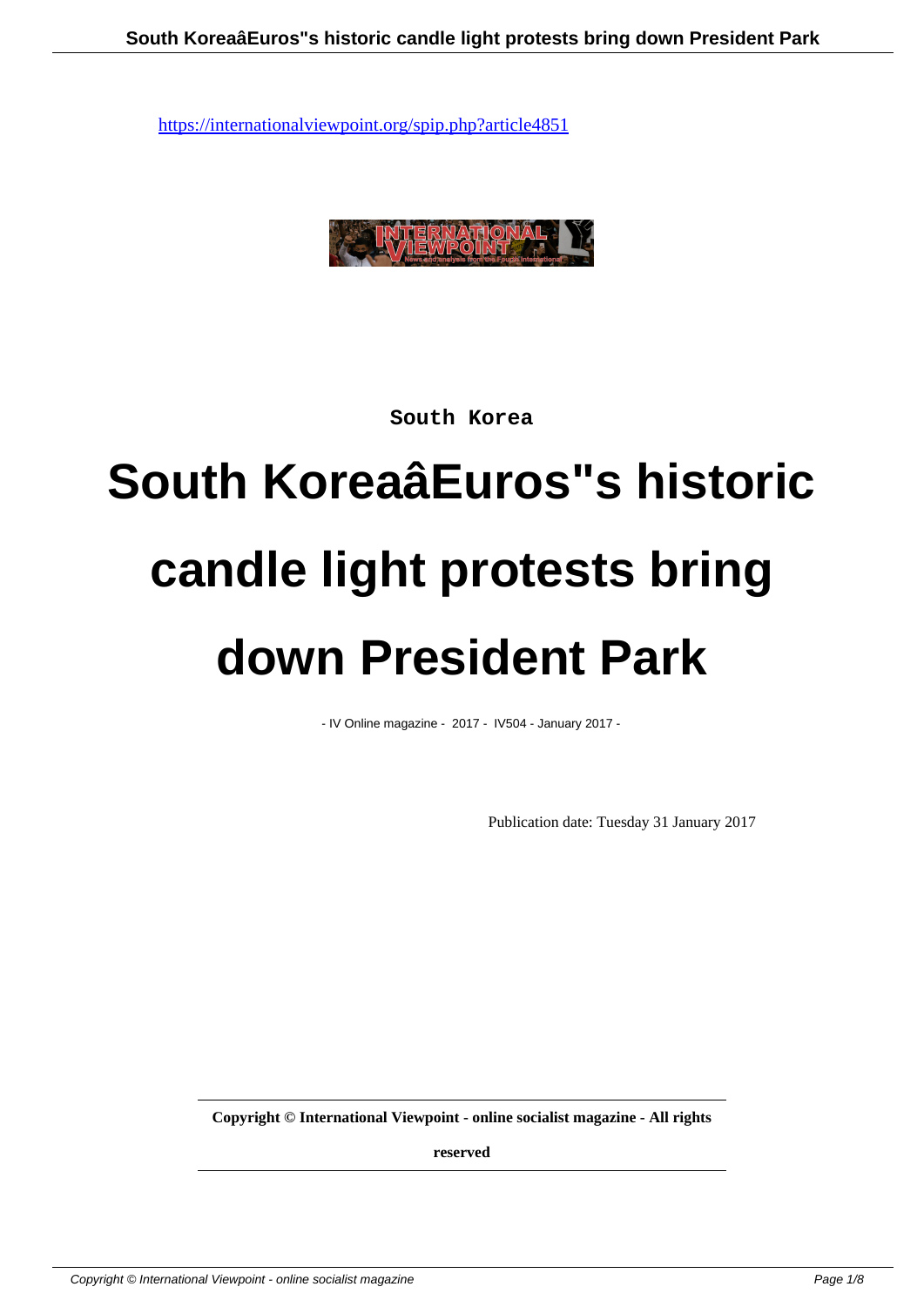**On December 9 2016, Parliament voted in favor of a presidential impeachment by 234 votes to 56, with 7 invalid votes and 2 abstentions. Over 30,000 protesters were present to celebrate the impeachment. The votes in favor of impeachment exceeded what was expected, though it was slightly lower than the 81% support for impeachment among public opinion.**

In spite of mounting pressure since late October to step down, President Park Geun-hye has refused to resign, instead searching for a political solution that involved neither resigning nor impeachment. However, every maneuver to retain the presidency failed and her presidency ceased functioning.

A series of ever-growing million-strong protests forced parliamentarians to finalize the impeachment process. The 2.3 million mega-protest on December 3rd was a critical turning point that halted ParkâEuros"s last attempt to escape impeachment.

South Koreans were angry not just with the ruling Saenuri Party, but also opposition parties, which oscillated, without any plan or determination, at every turn of ParkâEuros"s so-called apology speeches. The huge mobilizations on each weekend of November up to last SaturdayâEuros"s mega-protest maintained increasing pressure on the mainstream political parties, both those in power and in opposition.

#### **The biggest political scandal ever**

This historic battle began as a dispute between the Blue House (presidential palace) and the conservative Daily Chosun, whose concerns as a loyal opposition was despised by Park and her lackeys. Investigative journalists exposed a series of shocking revelations of Choi Soon-silâEuros"s various power abuses and extortions of public fund under ParkâEuros"s connivance or cooperation, as well as personal amoral behavior.

The prosecution arrested Choi and her accomplices; personal business agents like Cha Eun-taek, a music video director, and Jang Shi-ho, her nephew; presidential secretaries like Ahn Jongbeom & Jeong Hoseong; government high officials like Kim Jong, former Deputy Minister of Culture and Sport Department, and others.

Using her 40 year-long friendship with Park, Choi wielded enormous power following ParkâEuros"s election as President in 2013. The most shocking news was that she revised ParkâEuros"s speeches, which was exposed by JTBCâEuros"s report based on ChoiâEuros"s tablet PC. Choi was also deeply involved in establishing two foundations, Mir Foundation and K Sprot Foundation, which were founded with millions of dollars allegedly donated by major Chaebols, that is, Samsung, Hyundai, SK, Lotte, and so on. In fact, these mysterious foundations were used as a conduit for financial extortion and money laundry.

In addition, Jung Yura, ChoâEuros"s daughter, enjoyed illegitimate privileges such as financial help from the National Horseriding Association and admission to Ewha WomenâEuros"s University through irregular procedures. Choi commanded Cha and Jang as her business agents in securing government contracts related with sport and culture spheres.

ChoiâEuros"s hidden power and privilege worked like magic, wielding hundreds of millions of dollar in the budgets, through her private paper companies in Korea and Germany. This little-known women was a key player behind the president. When this mystery was finally solved, PandoraâEuros"s box of truth was open.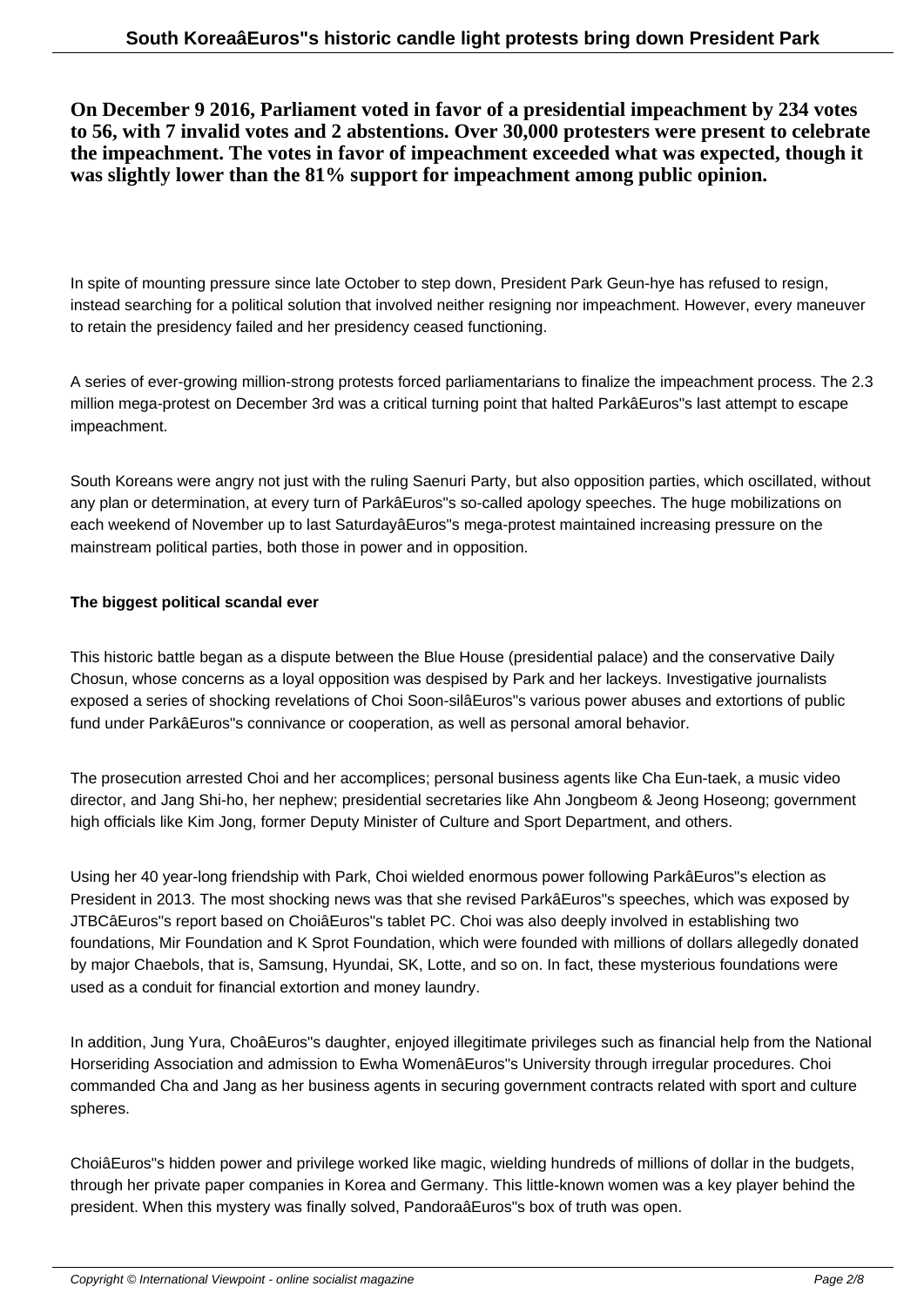#### **Park versus party politics**

The crisis of ParkâEuros"s regime could be foreseen. In the general election of last April, the ruling Saenuri Party suffered a huge defeat, losing its majority. Several dissidents who were expelled from the ruling party won seats and opposition parties won a majority in spite of splits. Thus, though the defeat was caused by arrogant abuses of the pro-Park faction and unfair selection of candidates, the pro-Park faction held onto leadership of the pary, defying popular opinion.

Lee Jeongheyon took the leadership due to his obstinate loyalty to the president, and his improper remakes were widely ridiculed, thus the Saenuri Party was seriously stricken with crisis. As the Choi-Park scandal exposed, the party was divided along factional line. The minority non-Park faction joined the opposition in criticizing the scandals and the president. The majority pro-Park faction was isolated, and desperate acts by some MPs to defend the president invoked a huge backlash of popular anger.

The opposition parties, the Democratic Party (DP) and PeopleâEuros"s Party (PP), had a majority in parliament, but its initial response to the scandals were rather half-hearted, trailing behind media and public opinion. They could not propose any proper measures to cope with the crisis, wavering between a resolute struggle and a political compromise. At this initial stage, the opposition was rather reluctant to initiate an impeachment because they had no confidence in their capacity to secure a two-third majority.

Though they joined candle light protests, the opposition opportunistically kept some distance from the extra-parliamentary mobilization as they regarded it as their task to pursue a solution within parliament. However, throughout the whole November, mobilization kept on growing on a massive scale beyond their expectation, so much so that the opposition had no other option but to follow popular opinion and initiate the impeachment procedure.

In face of tremendous protests, Park made the final maneuver in her last speech on November 29. Though she mentioned her intention to step down for the first time, she proposed that parliament decide on how she should resign, without mentioning any details. This move was interpreted as a maneuver to evade impeachment. A section of the non-Park faction welcomed her proposal, and decided not to join the impeachment, on the condition that the president clarify the precise date of resignation.

However, the mega-protest of December 3 clearly expressed the will of the indignant people: the immediate, unconditional resignation of the president. Under mounting pressure, the dissidents of the ruling party gave up on a political solution based on compromise and joined the opposition to support impeachment. Thus, it was not the non-Park faction, but the pro-Park faction that exposed in the public eye, and the path to the impeachment was clearly paved.

#### **MediaâEuros"s role and the limit of its hegemony**

In this historic battle, the media, especially the conservative media, played a key role, in that every day from late October till now, the media exposed a vast range of power abuse, bribery, and irregularities. Countless unjustified, illegal and illegitimate acts by Park and Choi and their accomplices were reported on a daily basis. Some of the cable TV networks dealt with the scandals around the clock.

In essence, the mass media in South Korea is largely privately owned by conservative media mogul or strongly linked to big businesses. Thus, on the whole, conservative newspapers and cable TV networks supported Park and her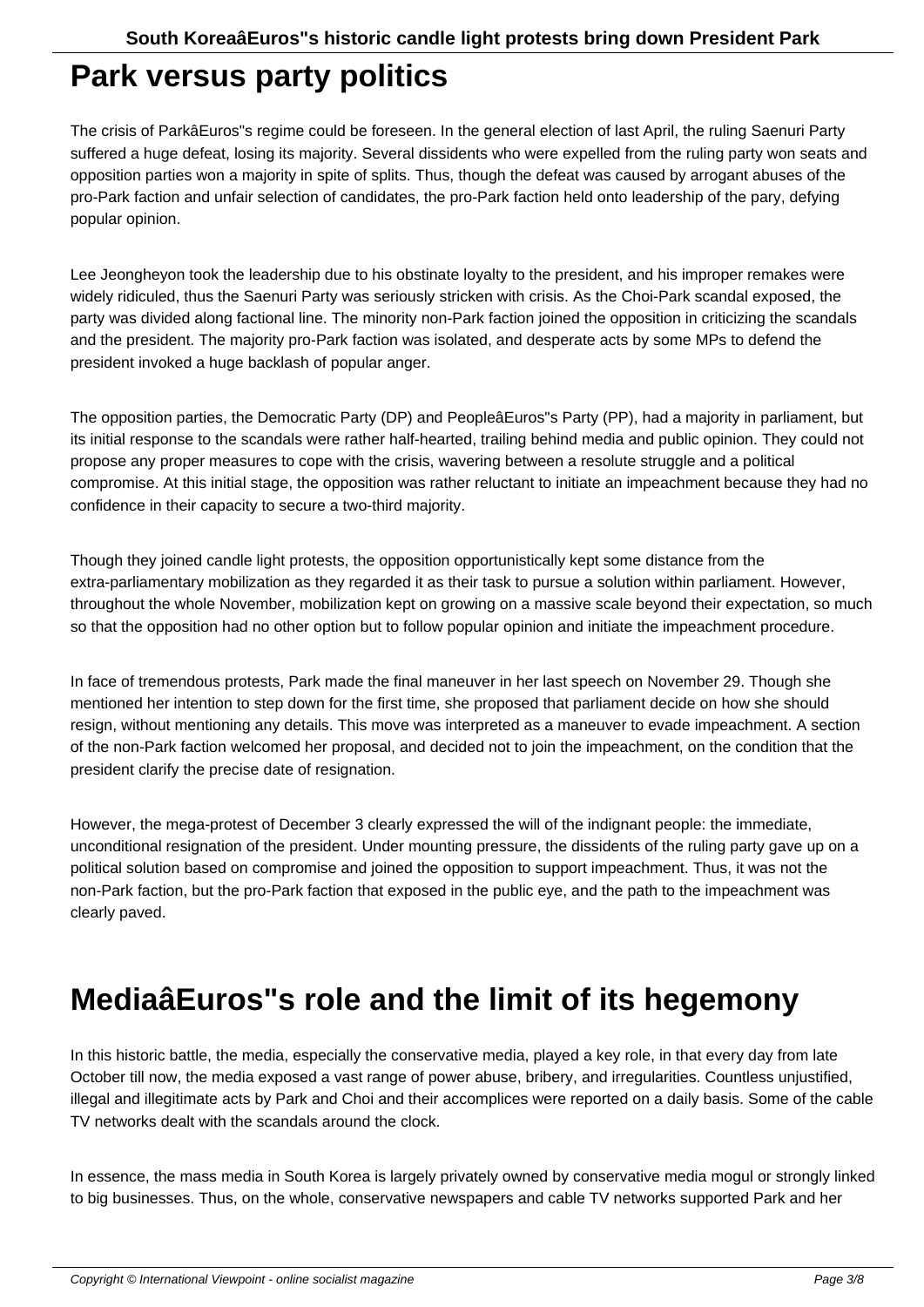conservative government. Some of them were vulgar outlets of anti-communist, anti-North Korea rightwing extremists.

On the other hand, progressive or liberal media are smaller in size and their influence is rather limited. Hangyeoreh Shinmoon and Daily Gyeonghyang criticized the government, but among the TV networks, JTBC, though linked with Samsung, was regarded as the only anti-government media, under the influence of Sohn Seokhee who moved from the government-controlled MBC.

In this crisis, JTBCâEuros"s exposure of Choi Soon-silâEuros"s tablet PC on October 24 was the decisive trigger of a whole series of political crises, though TV Chosun prepared for systematic attack through a more extensive coverage of the scandals. The balanced reports and democratic approach of JTBC boosted its credibility and popularity beyond that of pro-government broadcasts KBS and MBC, or other TV networks.

In a barrage of scandal exposures, the media as a whole, whether conservative, liberal or progressive, were united in criticizing the corrupt government, even competing among themselves on this issue. On the whole, extensive media coverage led to a tremendous explosion of anger and indignation, and ultimately to unprecedented mega-protests.

However, the media was shocked at the enormous scale of the mobilization and used their influence to curb the power of the candle light protests. The media preached non-violence, constantly emphasizing the difference between the candle protests and the social movementâEuros"s confrontational approach. Seemingly, the hegemony of the conservative media worked and the candle light protests, though growing to a size beyond its control, remained peaceful and civil.

December 3 was a watershed. After ParkâEuros"s speech, conservative media began to advocate a political solution within the framework of law and order, without directly attacking the candle light mobilization. More and more voices from extreme rightwing pundits were audible. However, the sheer size of the December 3 mobilizations overwhelmed any maneuver of the conservative media, which in turn leaned toward the inevitability of presidential impeachment.

The dialectical, dynamic interaction between media and mass mobilization was the key factor in determining the political path of this crisis. Initially, the media seemed to dominate, but the ever-growing candle light protests persisted and eventually prevailed, pushing through the course of the historic struggle.

### **The evolution of the candle light protests**

Though the media exposures were shocking, the protest began as usual: a candle light vigil at the Cheonggye Square, a historical site of protest. On the first weekend after the JTBCâEuros"s revelation, 30,000 people gathered to criticize the president and demanding her resignation.

With daily media coverage of the scandals, popular anger exploded, and anger at ParkâEuros"s speech on November 4 led to 200,000 people joining the candle light protest on November 5, a sign of the beginning of mega-protests. On November 12, a one million strong mega-protest signified an escalation of popular protest. The scale of spontaneous mobilization was highly explosive, breaking records at subsequent weekend rallies as follows:

October 29: 30,000 November 5: 200,000 November 12: 1,000,000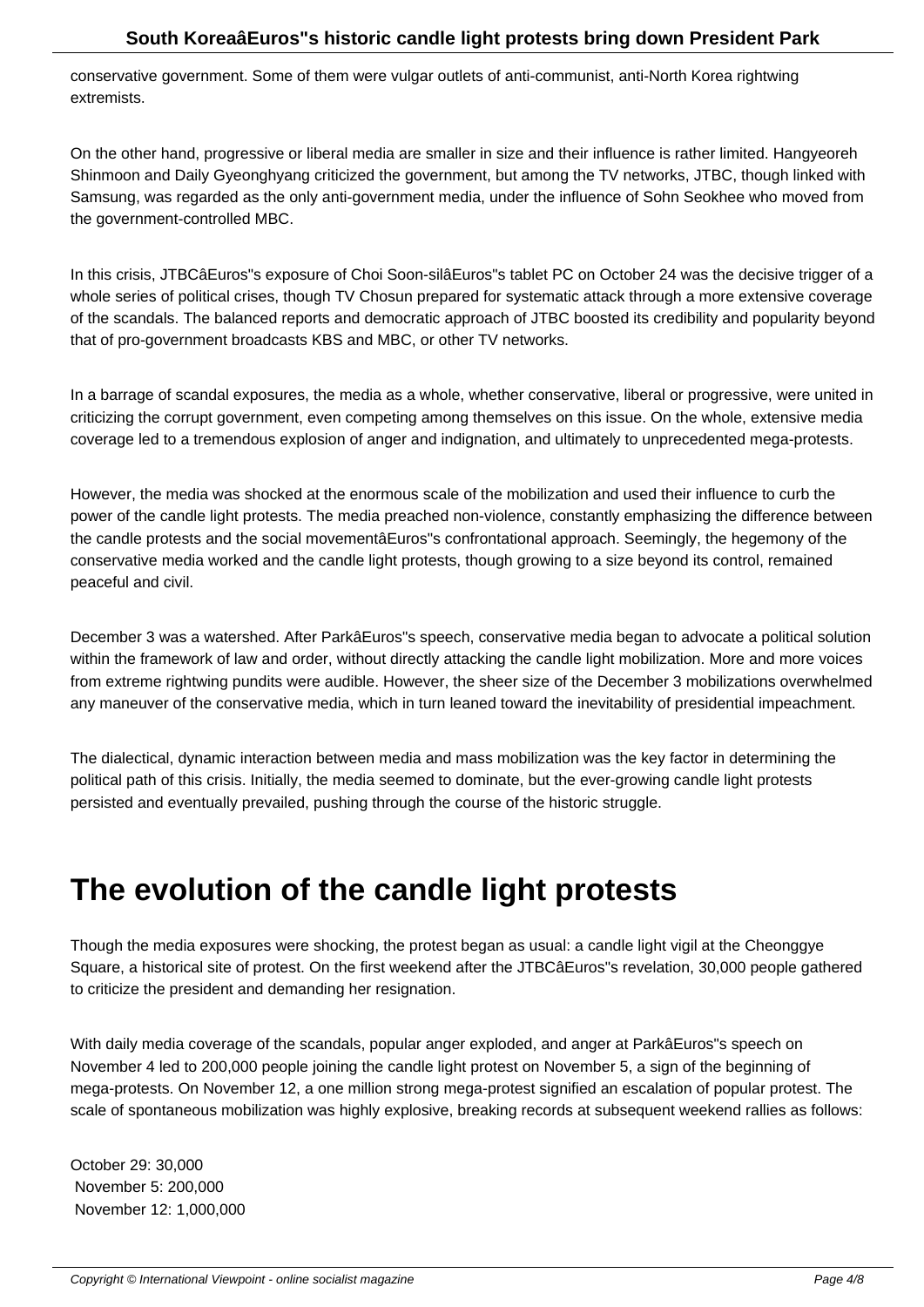November 19: 1,900,000 Novemebr 26: 1,500,000 December 3: 2,320,000

The candle light protests came to dominate politics. The presidentâEuros"s untruthful excuses and even more exposures provoked bigger mobilization on November 19 and 16. Mobilization of millions became a norm. ParkâEuros"s speech on November 29 provoked the largest mobilization in South Korean history.

However, reaction was never docile. The police attempted to put a strict limit on protest marches. The police set up lengthy walls of buses as a blockade around the rally spot, and did not allow anyone to approach the Blue House [1].

However, a court decision defied police bigotry. Repeatedly, the court decided that the duty of the police is to protect citizens that were marching, not stop them. Thus, in each rally candle light marchers could walk nearer and nearer toward the Blue House, and on December 3, people marched up to the 100 meter parameter around the Blue House.

And in an effort to curtail the candle light protests, the police publicized a severely reduced number of rally participants, denying the obvious fact that millions had joined the rallies. However, media cast doubts on the calculating method using by the police and confirmed the authentically of the protests numbers based on alternative, scientific method.

In face of huge mobilization, pro-Park reactionary groups attempted counter-mobilizations. On the weekend, counter rallies were organized, but their sizes never went beyond several thousand. Even these meager rallies were packed with old people who were paid to join the rallies.

### **Candles in the historical context**

Historically, after World War II, Korea was liberated from Japanese imperialism, but divided by Cold War politics, and suffered from a bloody hot war. After three years war, Korea was permanently divided and South Korea was incorporated into the US-led capitalist world system, and politically dominated by anti-communist dictatorships: Rhe Shingman (1948-1960), Park Chunghee (1960-1979) and Chun Doohwan (1980-87).

The popular struggle for democracy led to the April Revolution of 1960, and enjoyed a short freedom in 1980 DemocracyâEuros"s Spring, but it constantly faced harsh , until the June Uprising and partial victory in 1987. Since then, South Korea has been regarded as a formal democracy, but under conservative rule, because the June Uprising could not overthrow the military dictatorship completely.

Under the auspice of the IMF crisis, regime change was made possible and the democratization process moved slightly forward under the 10-year liberal regime of Kim Daejung (1997-2002) and Rho Moo-hyun (2003-2007), but unfortunately combined with a neoliberal turn. After a âEurosoelost decadeâEuros , conservative forces returned to power with Lee Myeongbak (2008-12), and Park Geun-hye (2013-present).

The present conservative rule was made possible by the economic downturn and poor performance of the liberals. Old generationsâEuros" nostalgia of powerful leaders drove ParkâEuros"s popularity upward, in spite of her anti-people, neoliberal policies.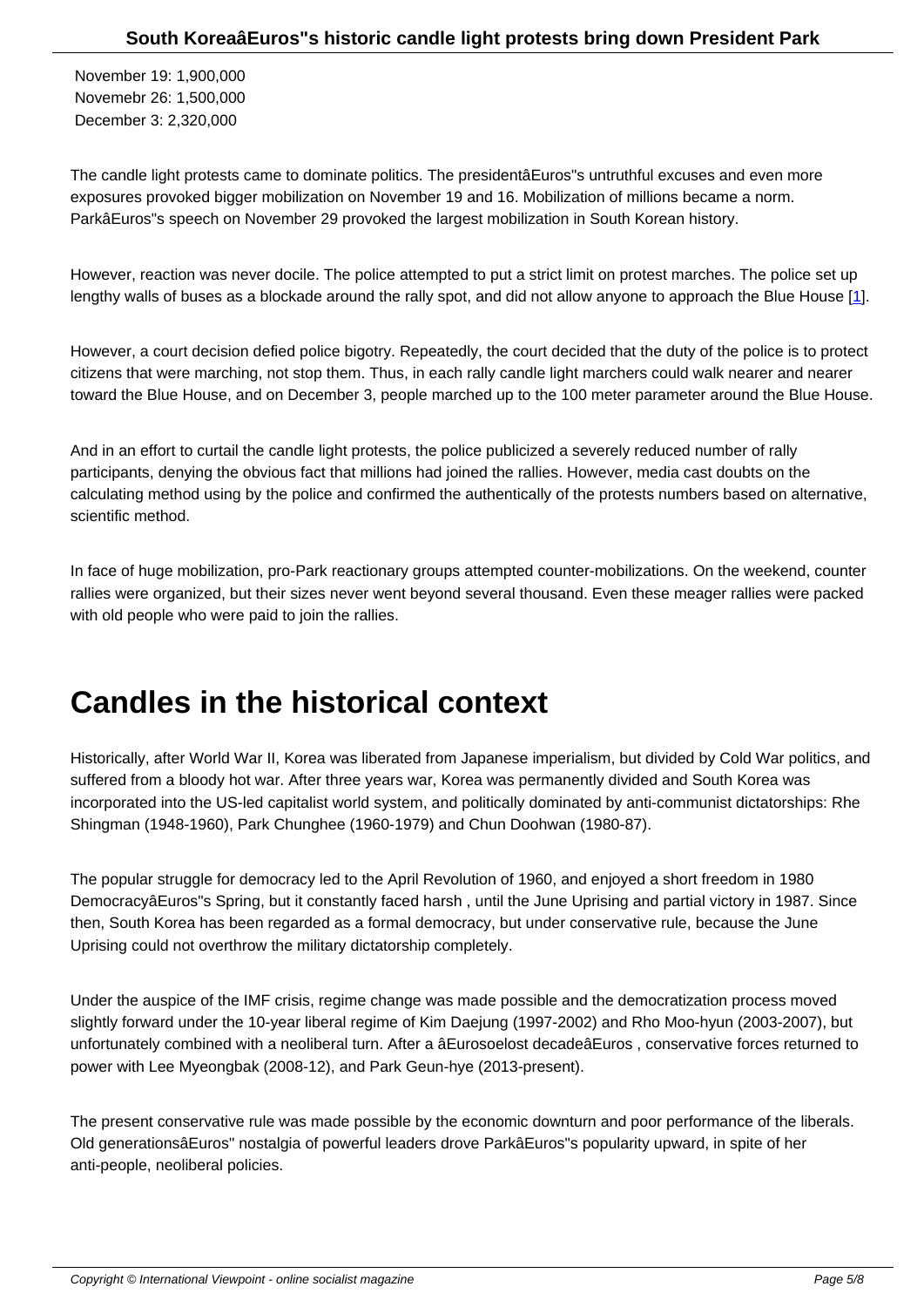The 2016 candle light protest can be seen as the historic continuation of the June Uprising of 1987, when students and citizens fought street battle for three weeks, winning a victory in spite of tear gas and massive arrests. The 1987 uprising paved the way for democracy, but the subsequent process failed to deepen democracy. In a sense, ParkâEuros"s government was a reactionary attempt to revive the ghost of the development dictatorship of Park Chunghee.

The 2016 candle light protests have decisively bury the remnant of the dictatorship and provide a more solid foundation for democracy in every sphere of the society. It has again proven that the real motor of history is people power in streets and square, not institutional politics.

### **Social movements and candle protest**

Social movements in Korea made huge contributions to democratization and social justice. But after ups and downs, as well as constant repression by regimes, two pillars of historical social movements, that is, the student movement and trade union movement, lost their strength.

Of course, in the course of democratization, social movements expanded their area of influence in society and advocated many progressive reforms. However, the historic effort to build a progressive political party failed, even if the Progressive Justice Party (PJP) survived as a minor party in the parliament. The United Progressive Party (UPP) was dissolved in 2014 as a result of the ParkâEuros"s governmentâEuros"s outrageous attack and its own political mistakes.

The candle light vigils are a comparatively new phenomenon that began as a means to protest in 2002, when two middle school girls were trampled to death by a US military tank. The 2002 candle protests were a key moment in the anti-US, anti-imperialist mass struggle.

In 2008, shortly after the Lee MB government was inaugurated, young school girls began protesting against the new governmentâEuros"s decision to import US beef without proper supervision. The 2008 candle light protests were different from the previous one, in that the protesters mobilized through the online community, a virtual square where discussion and debates proliferated.

The candle light protests showed a unique dynamic that had not been seen before. All of the different group, mostly organized via online communities, from young student to housewives, joined candle light vigils and marches. The newly emerging protesters were free from old rules, and freer, more expressive, more diverse and more imaginative. Within this free and diverse environment, more militant action groups emerged and led militant street battles against police brutalities.

The 2008 candle light protest waged a daily 4-month-long struggle. Its climax was a one million strong rally on the anniversary of the June 10 1987 Uprising. On August 15, the last big rally was held, but thereafter, under severe suppression, the candle light protest dwindled as a movement.

However, the 2008 candle light protests raised the issue of democracy under the slogan of Constitution Clause 1: The R.O.K. is a democratic republic and its power comes from the people. Taking the beef issue as its starting point, the protest challenged the authoritarianism of LeeâEuros"s conservative government.

Compared with 2008, the 2016 protest had a more expanded mass base, and the scale of mass mobilization became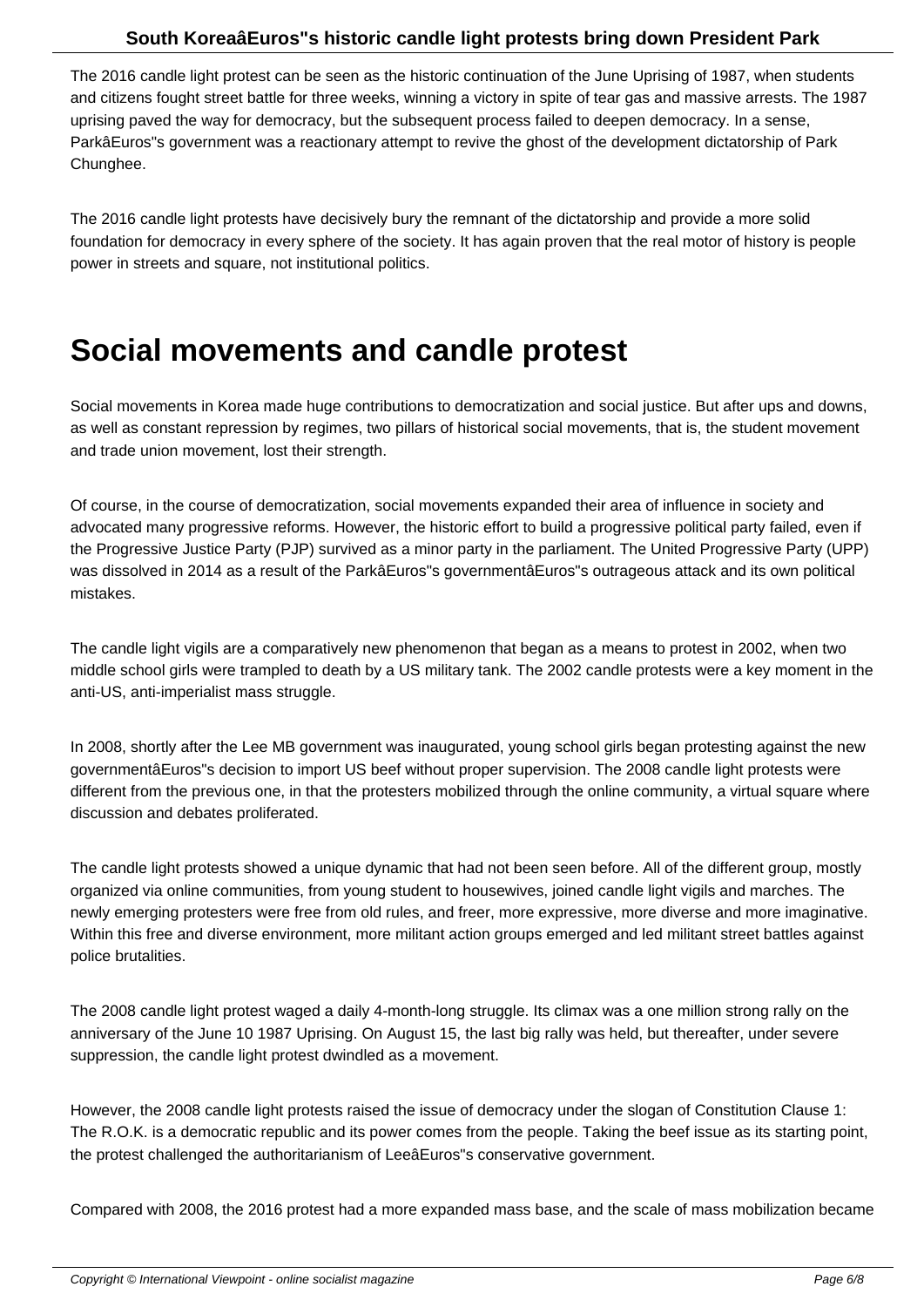even larger, though the intensity of struggle or radicalization was lower. Thus, with its determination and enormous scale of mobilization, the 2016 candle light protests won a decisive victory over the whole establishment, unlike the 2008 protestâEuros"s eventual defeat.

In 2008, the social movement and trade unions were perplexed with the emergence of a new, different type of protests and movements. In contrast, in 2016, they were not in conflict with rank-and-file candle carriers. This was a essential strength of candle protest, defeating divisive maneuvering and ideological attacks.

Formally, the weekend mega rallies were led by a newly formed coalition, the Emergency PeopleâEuros"s Action, comprised of 1,500 civil society originations. However, spontaneity overwhelmed the organized sectors. For instance, on November 30, the Korean Confederation of Trade Unions (KCTU) organized a general strike in which 200,000 workers joined, and held a 100,000 strong rallies and march nationwide. Usually, this would have been seen as a huge mobilization, but in the context of candle light protest, organized laborâEuros"s intervention had a relatively small impact.

The 2016 candle light protest became too big to control. No group or forces could control or dominate it. In some aspect, it is a perfect example of collective intellect.

## **Beyond the impeachment**

The turning point was the mega-protest on December 3. Before it the conservative media had prevailed and wielded ideological hegemony. The media agitated for protest and applauded its decency in avoiding the violent confrontational approach of old social movements. After ParkâEuros"s speech on November 29, the conservative media preferred a compromise, based not on impeachment, but on an orderly retreat, in which rival factions within the ruling party united.

However, millions of candles demanded her immediate resignation and refused any compromise, thus making parliamentary impeachment the only path to a solution, as long as Park refuses to step down. As opposition parties united and were joined by the non-Park faction of the ruling party, the path to impeachment was cleared.

It is said that Park gave up attempting another maneuver to defend herself and chose to wait for impeachment, still with the slim hope that impeachment would be voted down. The pressure was on the pro-Park faction MPs who were trapped between Park and their own electorates. Voting for impeachment would mean a punishment of the president, and a self-punishment of their own party. Voting against impeachment would mean no future career as a politician, as well as triggering an even larger protest against the regime as a whole, or apocalyptic catastrophe.

Eventually, the ever-growing candle light grassroots prevailed over the media and institutional party politics. A long road to democracy was paved by the power of multi-million mega-protests.

South Koreans were given the right to vote under a US military government. Historically, South Korea had no Chartist or Suffragette movement. However, in 1987, they fought for the right to elect a leader directly, and now in 2016, they exercised the right to recall a wrongly chosen leader. Technically, the ouster of Park from power is an impeachment by the parliament, but in realty it is a recall enacted by peoples power.

The 2016 candle light uprising has won a tremendous historical victory and democracy will be even stronger and more extensive. However, the people power of candle light protests must go beyond impeachment. It is time to start